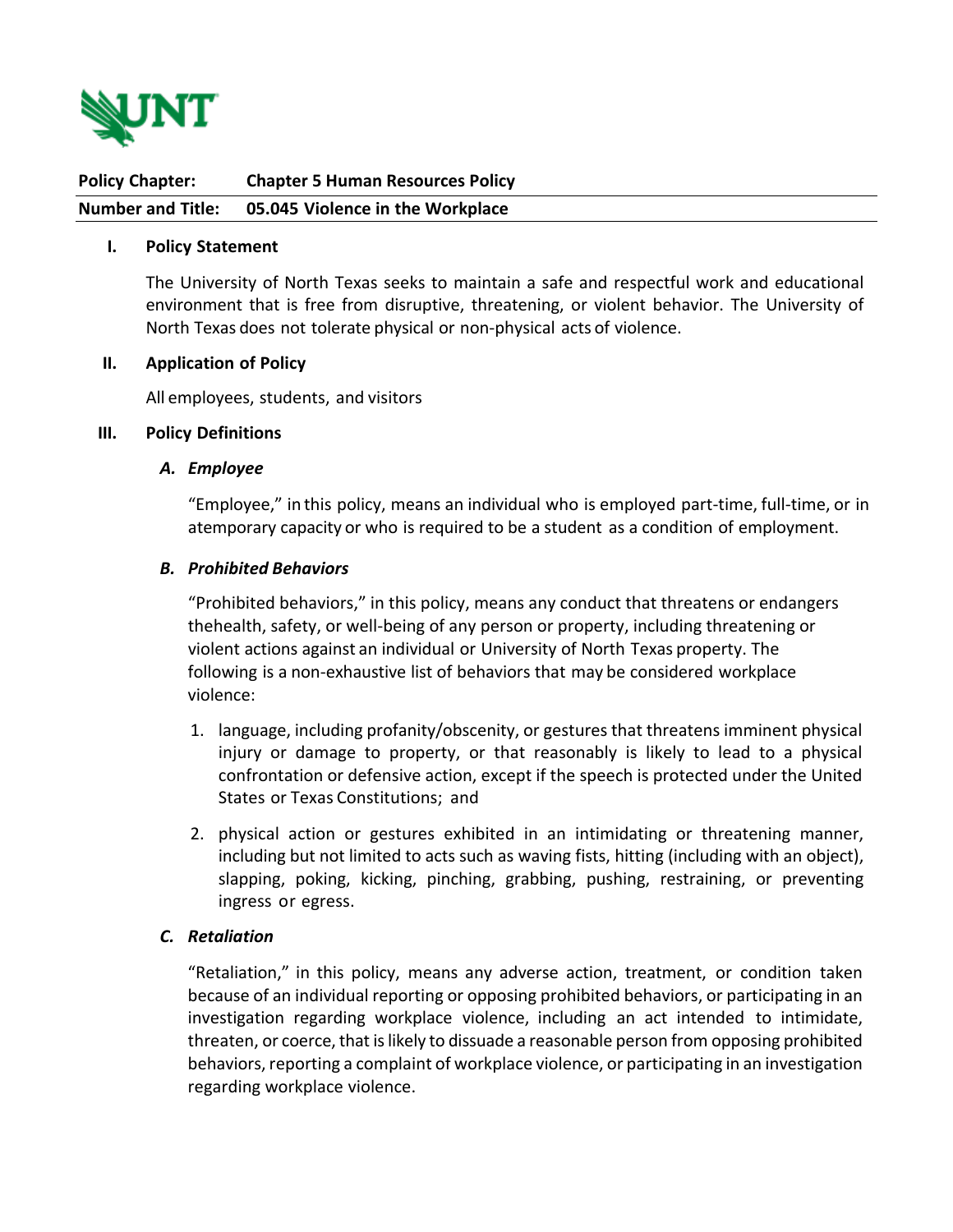### *D. Student*

"Student," in this policy, means any person who is currently enrolled at the University of North Texas.

## *E. Visitor*

"Visitor," in this policy, means a person who visits or otherwise has affiliation with the University of North Texas but is not a student or employee of the University.

# *F. Workplace Violence*

"Workplace violence," in this policy, means any prohibited behaviors that result in threatened or actual harm to a person, or threatened or actual damage to property.

### **IV. Policy Responsibilities**

# *A. Proceduresfor Reporting*

Individuals who believe they have been subjected to or witnessed acts of workplace violence should take immediate action to ensure personal safety, and immediately report the incident to the Human Resources office or police as dictated by the incident. Supervisors are responsible for contacting the Human Resources department to receive guidance to promptly develop and implement a plan of action. Individuals and supervisors should evaluate any alleged threat or prohibited behavior by assessing its perceived intent and capacity and means to fulfill the threat, including the nature of the threat and the likelihood that harm to a person or property will occur.

### *B. Restraining or Protective Orders*

In an effort to promote a safe work environment, employees should notify Human Resourcesand University Police of any restraining or protective orders against individuals who might appear in the workplace. Upon receipt of this notification, Human Resources should consultwith University Police. Confidentiality will be maintained to the extent allowed by law.

# *C. Investigating Reports*

All reports of workplace violence will be reviewed by Human Resources to determine whether further investigation is necessary. Human Resources may conduct an investigation based on the nature of the allegation. Some Prohibited Behaviors also may be violations of criminal law, and will be reported to the appropriate law enforcement agency.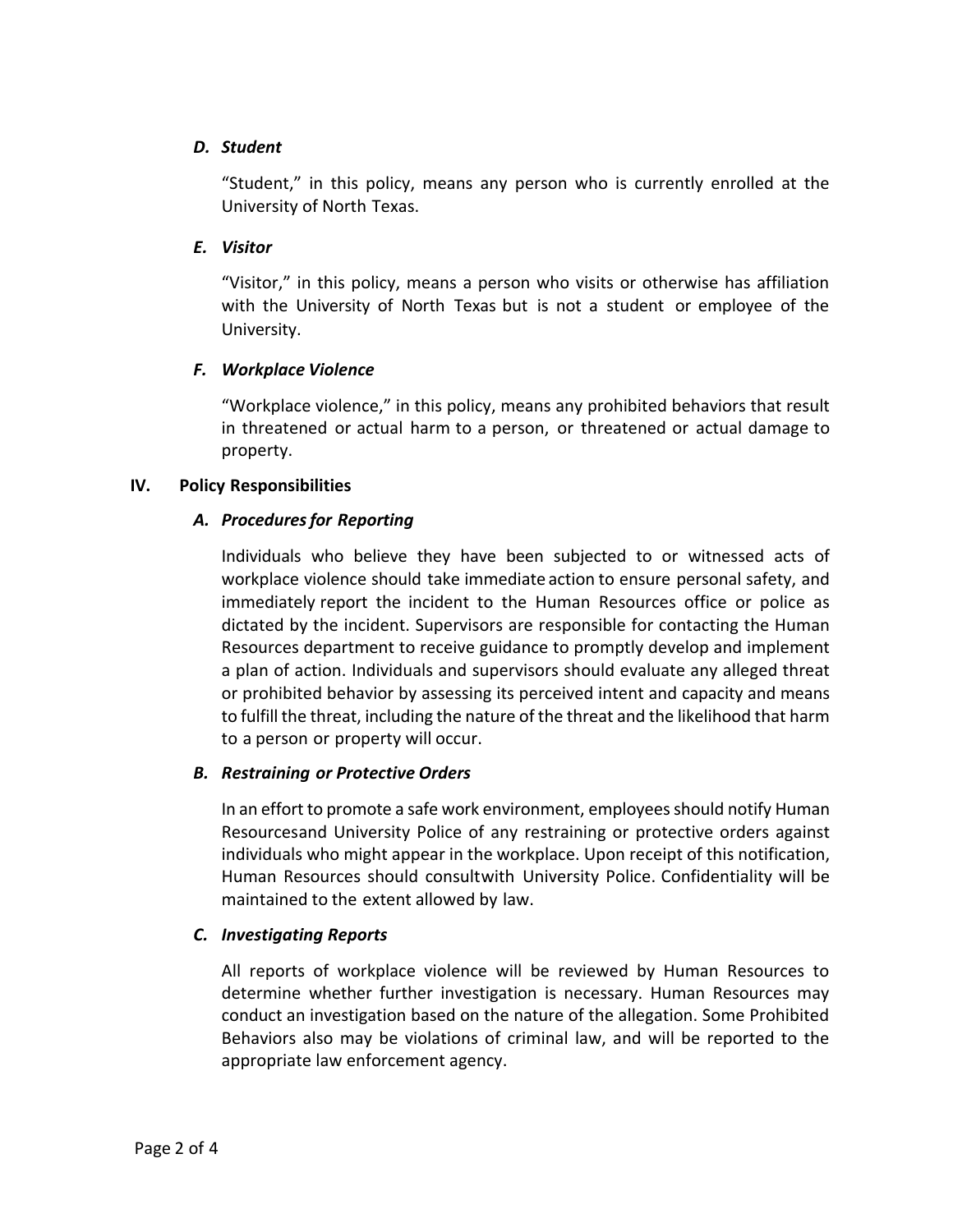### *D. Sanctions*

The University may sanction individuals involved in cases of misconduct in violation of this policy when any such act occurs in one of the following circumstances:

- a. the act is committed on university property or at a university-sponsored activity, or
- b. the actis committed by a university member while acting in an official capacityor while conducting or involving university business.
- 1. Employees

Employees found in violation of this policy are subject to immediate disciplinary or administrative action, including termination of employment, termination of authority to act on behalf of the Institution, or termination of business relationship or affiliation as applicable.

2. Students

Students found in violation of this policy will be subject to disciplinary action under the Student Code of Conduct administered by the Dean of Students.

3. Visitors

Appropriate legal action may be taken against visitors who violate this policy, including, but not limited to, trespassing them from campuses within the University of North Texas System (i.e., banning their entry to, and presence in, UNTS land and buildings).

# *E. False Reporting and Statements*

An individual who knowingly makes a false report or who knowingly provides false information during a workplace violence investigation is subject to disciplinary action.

# *F. Retaliation*

Retaliation for reporting or participating in an investigation into an allegation of workplace violence or prohibited behavior is prohibited. An individual who engages in retaliation is subject to disciplinary action up to and including termination or expulsion.

# **V. References and Cross-References**

[UNT Policy 05.002, CARE Team](https://policy.unt.edu/policy/05-002) UNT Policy [05.015, Ethics](https://policy.unt.edu/policy/05-015) [UNT Policy 05.033, Staff Employee Discipline and Involuntary Termination](https://policy.unt.edu/policy/05-033)  UNT Policy 05.066, [Emergency/Administrative](https://policy.unt.edu/policy/05-066) Leave